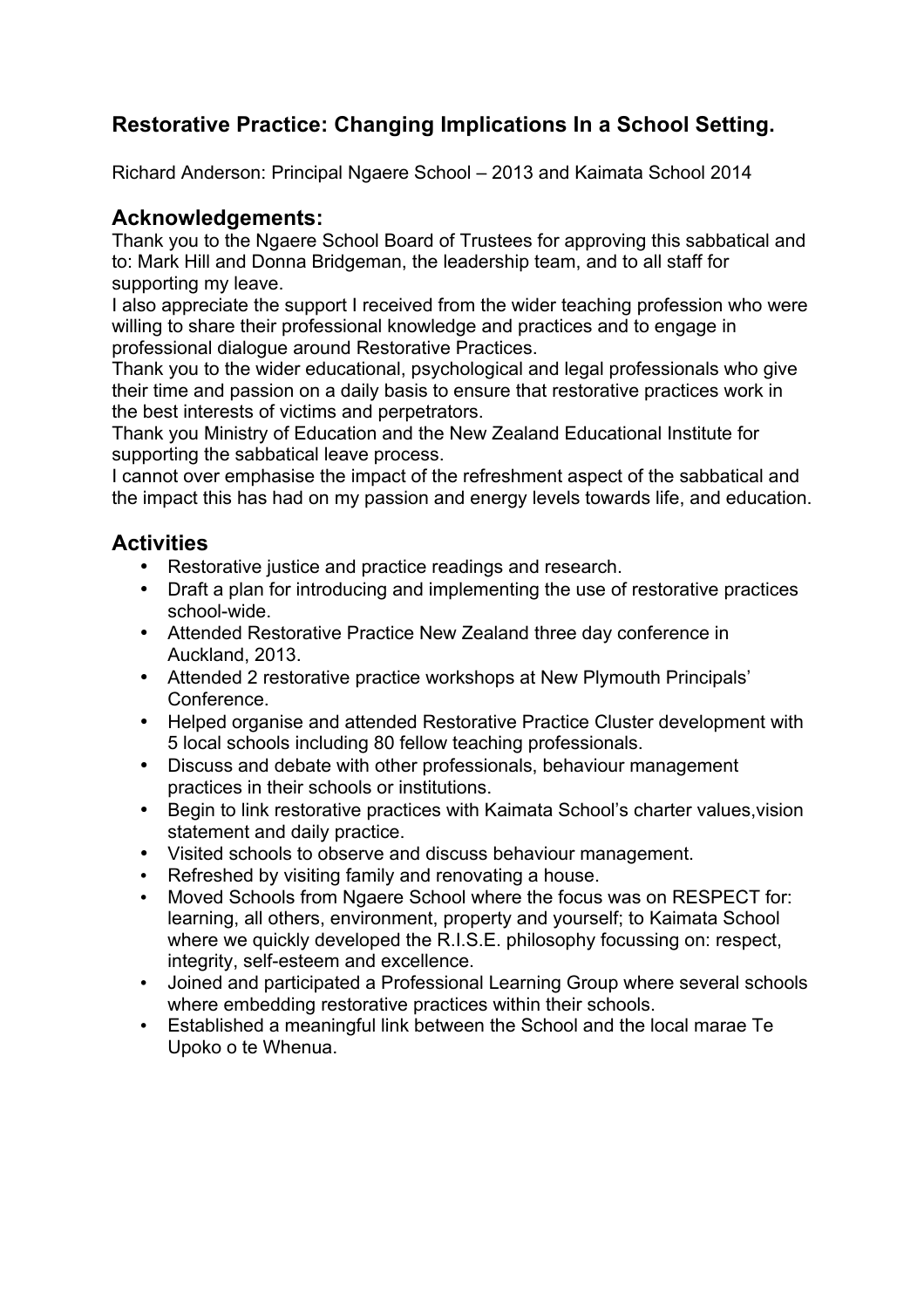## **Purposes:**

- Undertake reading and research into Restorative Justice and what it would mean on a daily basis in a school's behaviour management philosophy and practice.
- Challenge my traditional values around punishment and discipline.
- Investigate Restorative Justice Practices in a variety of schools that already have it as a focus.
- Develop and implement my findings into Kaimata School's behaviour management programme, vision, values, and charter.
- Investigate the link between positive behaviour management and student achievement.
- Should the research and actions support positive outcomes then investigate the possibility of training as a facilitator?

## **Executive Summary**

Having a traditional upbringing in the 1960's and 1970's where corporal punishment and punitive punishment was the norm, I have witnessed a change in philosophy and practice in New Zealand education where such discipline isn't only unacceptable, it is against the law within education institutions and indeed within the family house hold.

My personal challenge is to create a balance within our school where discipline is consistent, effective, respected, causes no harm, and builds relationships. When this is agreed through staff training and consultation; then direct and transparent links should be evident within Kaimata School's philosophy, and visible in our practice. A restorative practicing school should positively impact on the culture of our wider community; where relationships are not only valued, but where all members of the community have a shared and agreed vision towards problem solving, and how we treat each other.

Schools traditionally build their foundation on achievement: however successful schools, businesses and institutions actually have their foundation stones built on relationships.

"Restorative Practice is a philosophy, in action, that places the relationship at the heart of the educational experience." (Corrigan 2012)

Success is built on active listening, a connection with the agreed vision, and positive relationships which are valued for what their similarities and differences bring to their shared successes.

Therefore if we agree that relationships are the foundation then how can we use relationships and the communication between all participants to actively foster the Kaimata School's vision of **R.I.S.E.** How do we act and talk '**Respectfully',** act and show '**Integrity'**, Build our own and others' '**Self –Esteem'** and use these to achieve '**Excellence'**?

It would not be argued that a School that has R.I.S.E. values in action and not just on paper, would have restorative values at the heart of daily interactions and conflict resolution.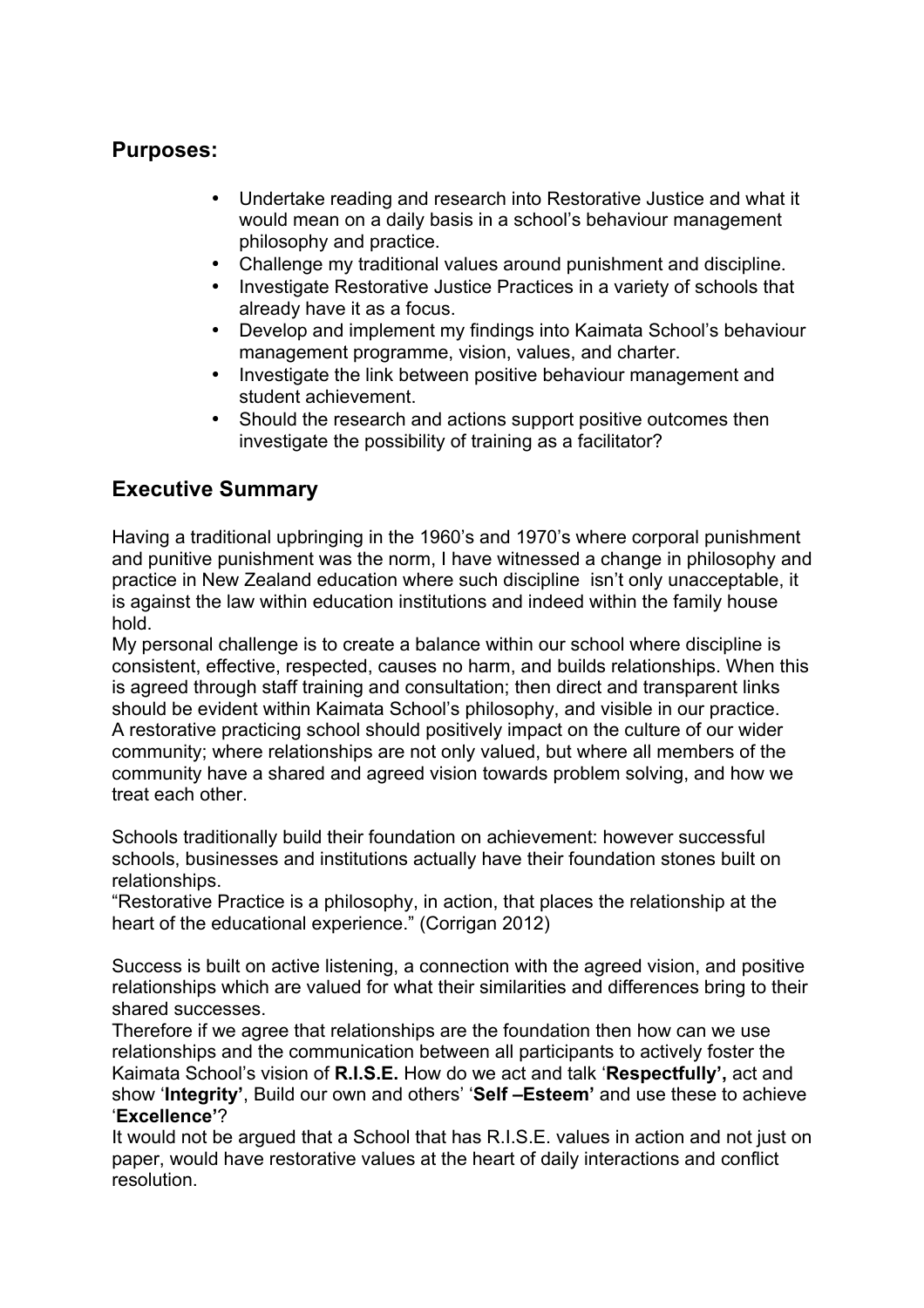## **RATIONALE**

Traditional punitive discipline focuses on punishment:

- 1. What rule has been broken?
- 2. Who is to blame?
- 3. What is the punishment?

Restorative discipline focusses on accountability, healing and needs:

- 1. Who has been affected?
- 2. How have they been affected?
- 3. How can it be put right?

In essence the emphasis moves away from a focus on punishment to a focus on people. (Jansen and Matla 2013)

"Offenders are unmasked as people and victims are empowered" (Fyfe 2013).

In a 2012 study of Restorative practices in New Zealand Schools Mark Corrigan of the New Zealand Ministry of Education revealed: that not only did schools who operate restorative practices have less misconduct, fewer stand downs and suspensions, and calmer school environments; significantly these sample schools also has a higher level of student achievement at NCEA level 2.

During the 2013 Restorative Practice Conference in Auckland the speaker, Nigel Fyfe from the Ministry of Justice( speaking on behalf of Chester Burrows), stated that that offenders who took part in restorative justice conferences re-offended at a rate 20% less than non- participants. There is such convincing evidence around the benefits of restorative practices in education, justice and indeed the business sector. It would also appear that marae justice and restorative justice are symbiotic in nature.

"Marae justice, involves calling a hui where the perpetrator and his whanau, the victim and his whanau meet to discuss the issue." Taranaki Daily News, *Marae justice can work for communities.pp8(09/09/2014)*

In essence offenders need to face up to their offending with the victims and form mutually beneficial solutions that cause no harm and that have a future focus.

So how do we change or adapt a culture within a school? As a transformational leader I foster a change model that occurs with staff, students and the community; based on shared beliefs and a shared vision. Although the process is consultative it must be driven by passionate, well researched, and diligent leadership. "…transformational processes will change mind sets, target values and build a culture which can truly support new strategies and organisational aspirations. However it can only be driven by passionate and persistent leadership at the top" (Blood and Thorsborne (2005)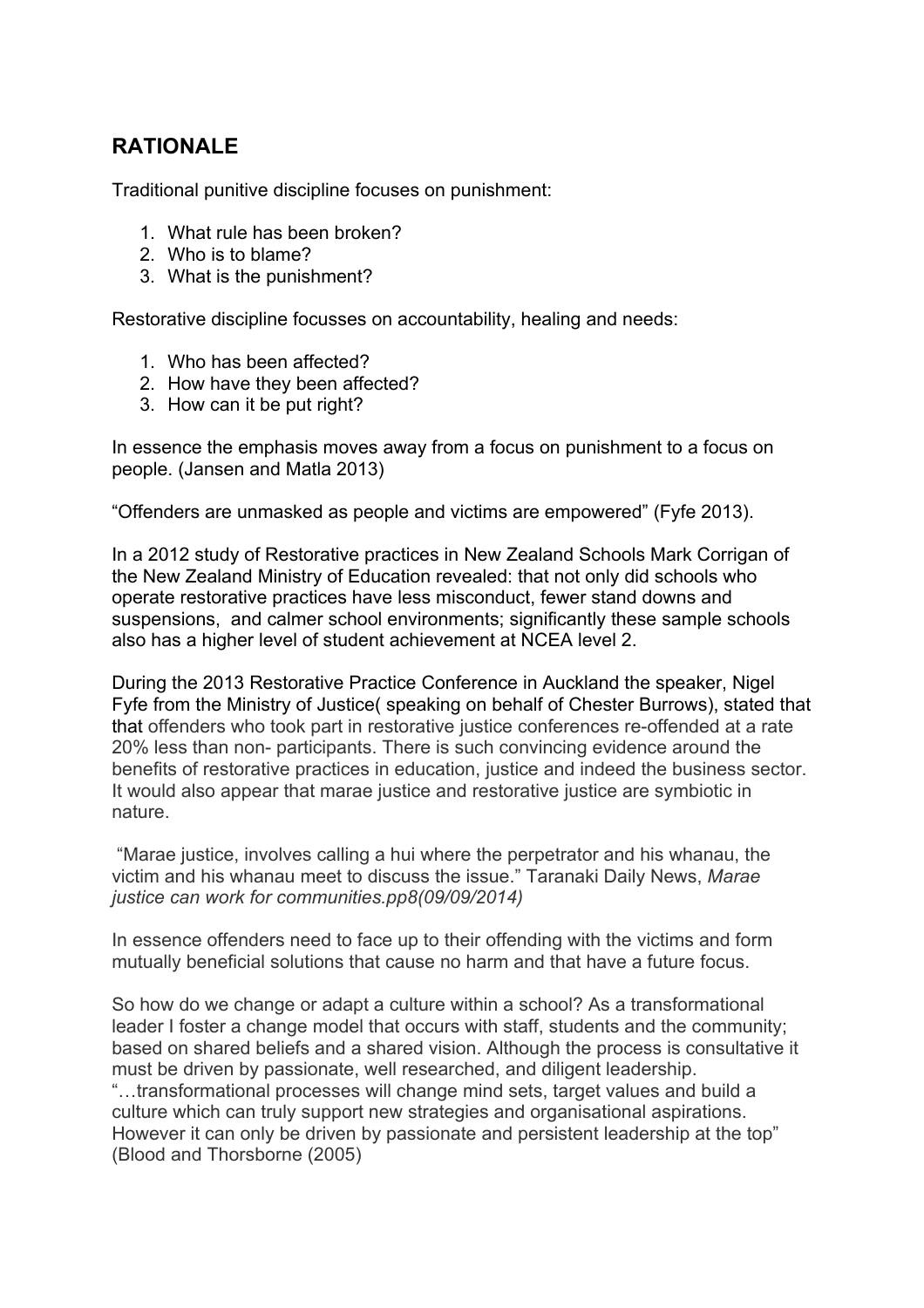So now that research supports the fact that schools facilitating a restorative culture are: happier, have a collective vision based on a transformational culture, are calmer, and have improved achievement levels; then it appears obvious that any change principal, supported by their community, would adopt this restorative philosophy.

If the research supports the "so what?" the challenge in 2014 is the "now what?" Having being impressed with the workshops presented by Jensen and Matla I attended at the 2013 New Plymouth Principals conference, our local cluster of schools engaged them for a teachers development day involving all teachers and support staff from our five local cluster schools (our community of schools). The intention was to educate ALL staff and attempt to create a wider community of restorative practice.

The features of the development day supported the research and gave the Inglewood cluster of schools the "how" on a daily basis.

Key features of daily restorative practice in schools include:

There is an element of connectivity missing in New Zealand society. Such is the emphasis that it may be found as the vision statement for the New Zealand Education Curriculum. "We want students who will be confident, **connected**, actively involved, and lifelong learners" (pp3 New Zealand Curriculum). Students who don't feel connected to their learning will see less purpose in their learning and are more likely to behave off task or act inappropriately. Therefore connectivity and communication within an atmosphere of respect are essential.

How 'we discipline', becomes the foundation of restorative policy and practices. If we have shared and agreed standards of behaviour, and clear definitive ways to act, then restorative conversations are focused. We are focused on moving forward and not focused on whether or not the action was appropriate. Discipline should be a learning and positive process for all, not a harmful and punitive one for anyone. If a child can't read….I teach. If a child can't spell I teach. If a child can't swim …I teach. If a child can't behave ….we punish" (Jansen and Matla. 2014)

"We need to be as purposeful in teaching young people how to be disciplined as we are in teaching them to read and write…". Langley & Hansberry (2008)

"Human beings are happier more productive and more likely to make positive changes in their behaviour when those in positions of authority do things with them, rather than to them or for them" (Watchel 2012)

"Increasingly schools are finding restorative practices more effective in establishing long term lasting changes in relationships, more connecting of a school community, more involving and hearing of victims, and more enhancing of climates of care within schools as a whole" ( www.restorativeschools.org.nz Jansen and Matla 2013)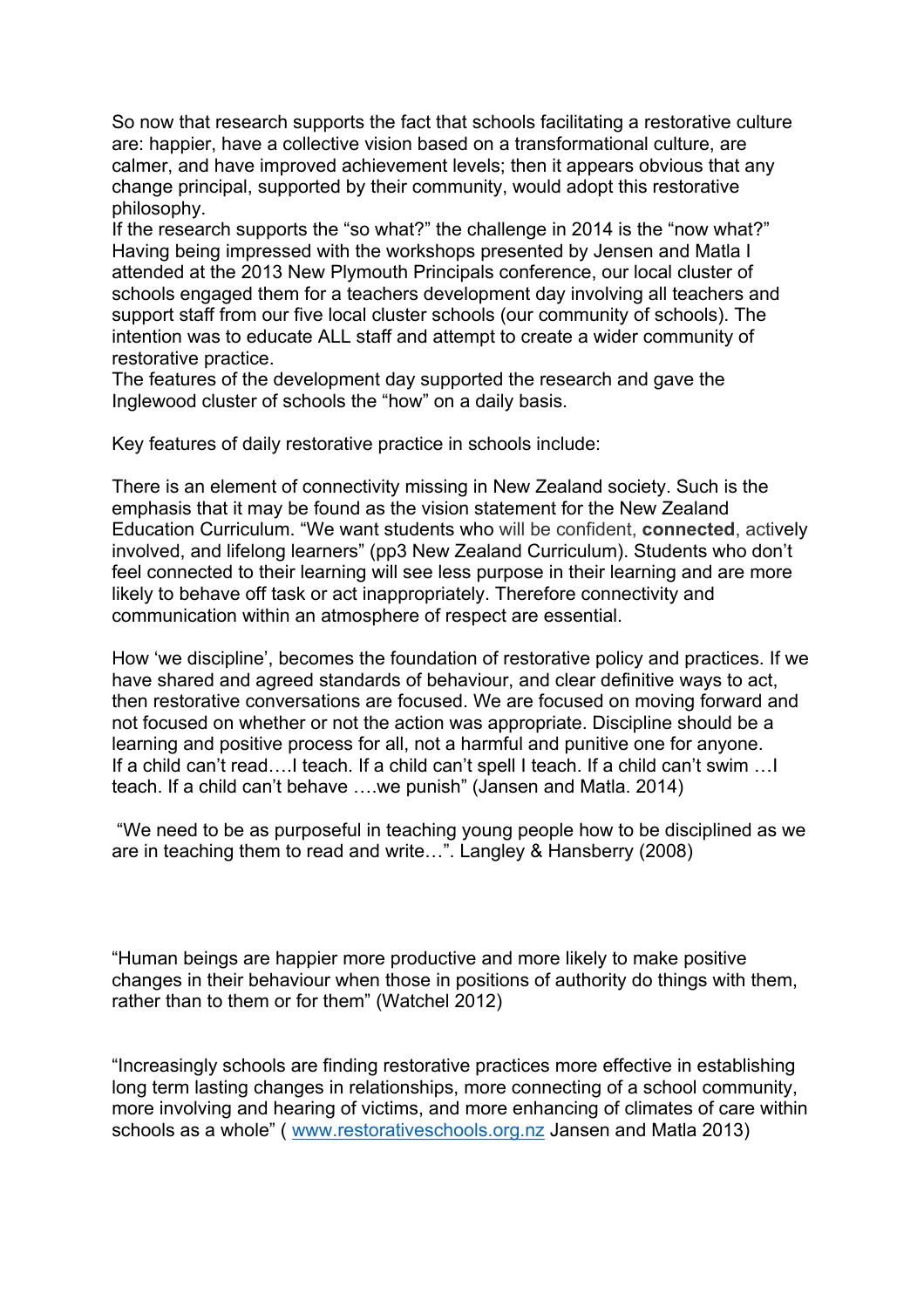It appears that schools who engage in restorative philosophy and practice have a warmer tone, more caring and connected environment, higher relative achievement and a more positive involvement from communities. Hence the core role of achievement through active and uninterrupted teaching and learning is more easily achieved in restorative schools. As a principal this is a key statement towards the "why restorative practices at Kaimata School?" It is unconditional that school leaders would want this tone of care and achievement as the core foundation. Through our R.I.S.E values at Kaimata we have established a base line for learning and behaviour and the majority of students teachers and whanau live these values to a successful level. As we know the minority students, teachers, and whanau who don't live the values can through their actions, dominate our learning time, a teacher's teaching time, and a leader's leadership and management time. So it is what we do for our ten percent that allows the 90% to continue to learn and live in a positive, learning focussed environment.

Restorative interviews must be informed by the notion that "the problem is the problem, the person is not the problem, and the focus is in the relationships that have been damaged" *Restorative Practices for Schools.* (2003).pp15

Through education of our adults and senior students we can have restorative conversations and tone at the source, i.e. in the classroom, playground, sports field, scout camp, church, and marae. Restorative conversations and practices must be the norm as any deviation from this can be destructive and damaging to the overall vision. To accept mediocrity is to expect even less.

The way we act is summarised by Matla and Jansen 2014 in the following restorative matrix.(Table 1).

Teachers as educators can fall into unproductive practices that are: too kind or soft, or too harsh or authoritarian or too lazy or neglectful. Working with students in a collaborative, respectful, responsible manner, to solve academic, behavioural and social problems is more productive and effective for all parties. Changing the hearts and minds of staff can be the greatest challenge for culture change." Blood & Thorsborne (2005).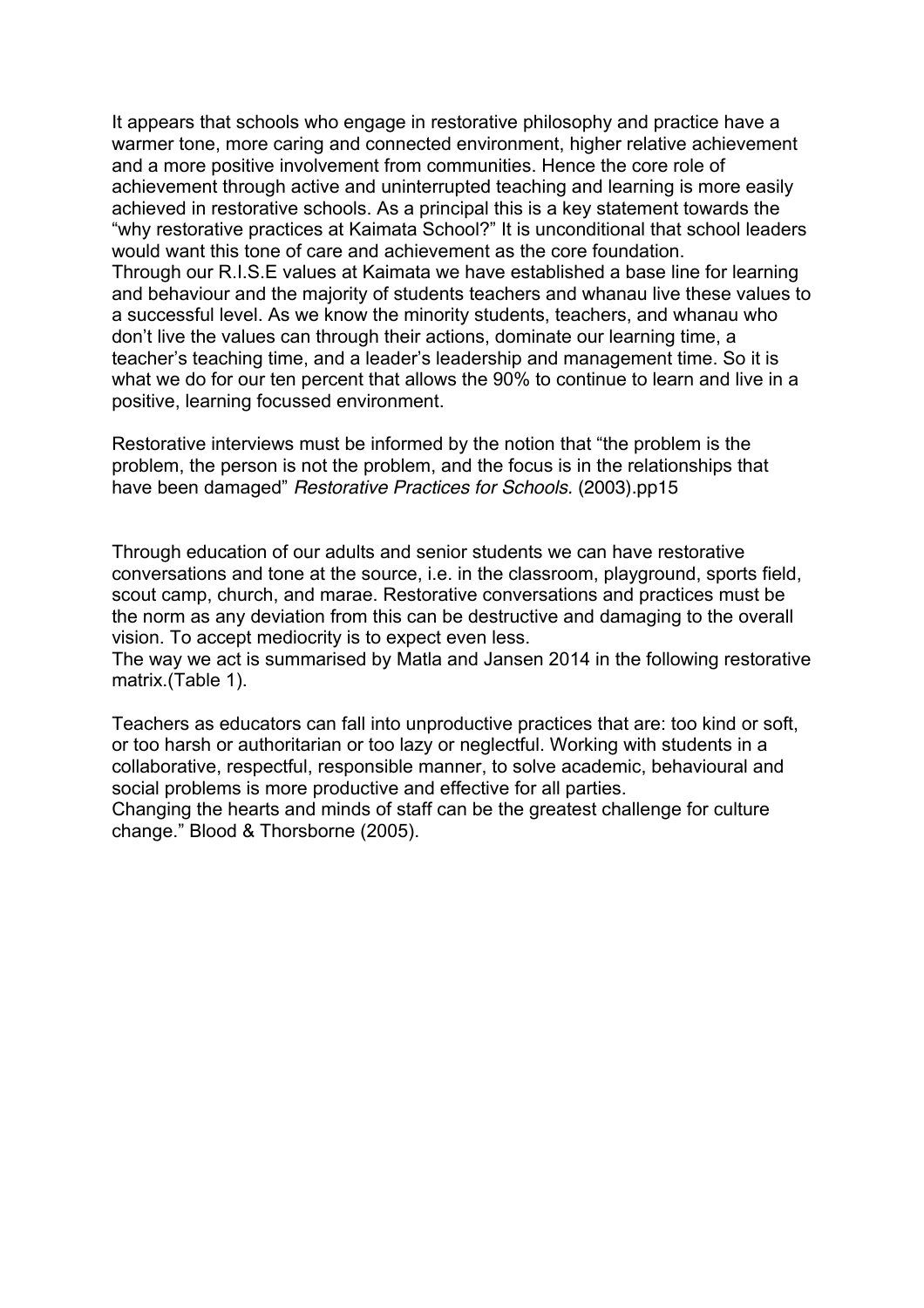

In summary, being too permissive or neglectful as an educator can be just as harmful as being too punitive. Our objective is to work with people, problem solving in a respectful, collaborative way ensuring that all parties act responsibly. To do 'no harm' to anyone during a resolution conversation is the objective; neither, victim, or perpetrator should leave being harmed or feeling harmed.

Restorative principles, according to Howard Zher, involve an action of misconduct as a violation of people and relationships and these violations create obligations and liabilities. Restorative practice seeks to heal these violations and move forward.

At the point of conflict how we act is essential to maintaining the trust of victims, perpetrators and the wider school community; who we know are watching and judging.(Cronin-Lampe 2010 Explorations: An E Journal of Narrative Practice)

The initial restorative conversation is crucial to the success and ability to move forward. Successful conversations have four features with an appropriate acronym of W.A.R.M.

**W**hat- Tell the story. This has the assumption that all participants are ready to participate and the mediator knows what they are going to ask?

**A**ffect- Explore the harm; who is affected and in what ways? This is a conversation not a monologue.

**R**epair the harm- what needs to be done to put things right? Calm conversations that set in place actions and strategies that repair and don't cause more harm.

**M**ove forward- How do we make sure this doesn't happen again? These actions are followed up by a post conference phase where participants touch base to ensure agreed undertakings are followed up and further support and guidance are offered. Matla and Jansen (2014).

## **CONCLUSION**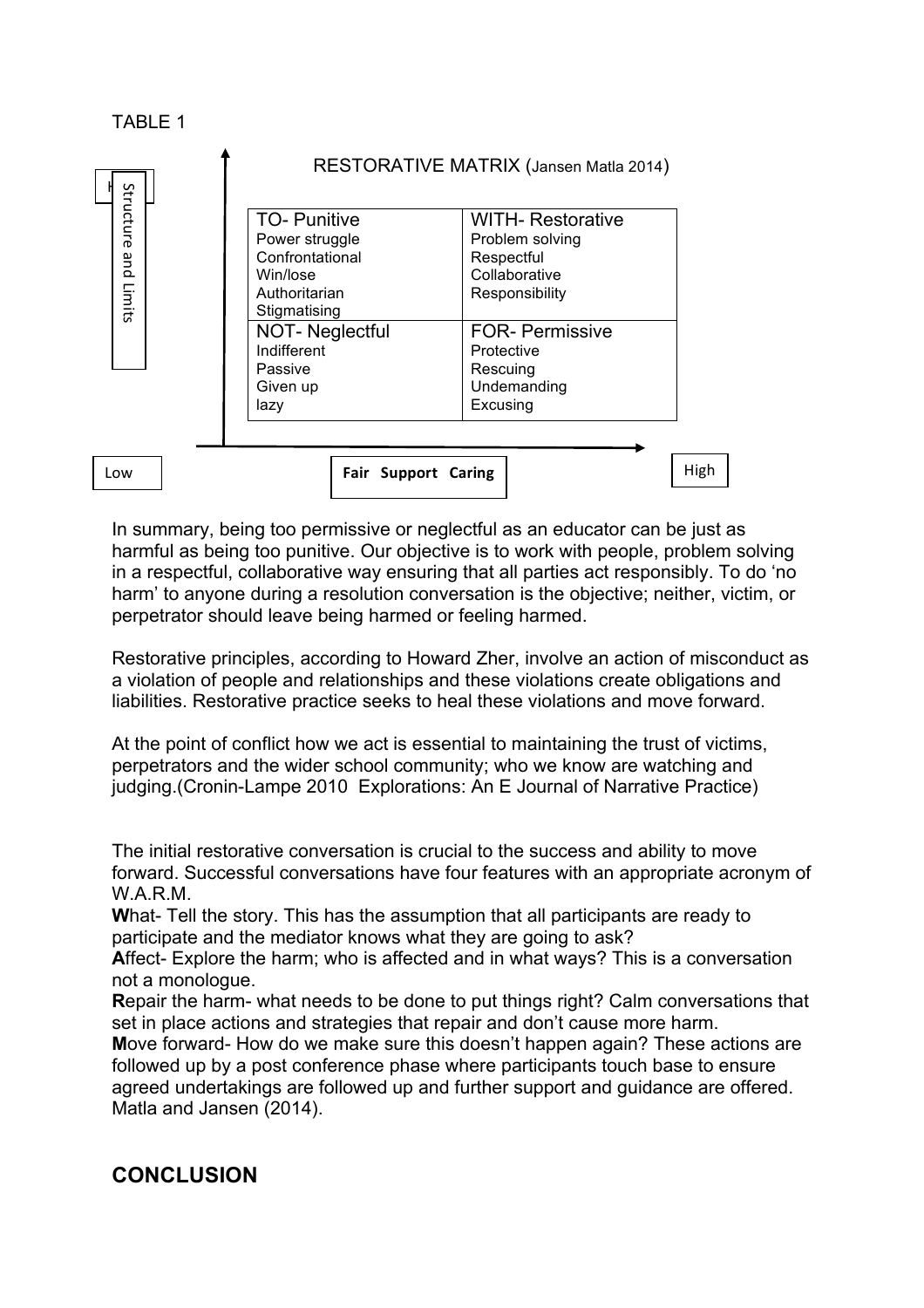There is irrefutable evidence that restorative practices reduce crime, reduce the effects of crime, and significantly for me as an educator: reduce inappropriate behaviour at school, and reduce the impact of such behaviours. Most significantly for School Boards of Trustees, who are trusted, (through their principal and staff) to improve achievement; restorative schools have less misconduct, fewer stand downs and suspensions, and calmer school environments; and higher level of student achievement.

The restorative framework has been fully investigated by Kaimata School and we are now implementing the specifics into our daily discipline behaviours. Our discipline policy is being adjusted to encompass restorative practices and our charter values and vision link directly and seamlessly. Teachers have had some initial training and through our R.I.S.E philosophy and actions restorative approaches are now more common as a focus for discipline conversations and conferences.

Personally although growing up in a punitive system I charge myself to implement modern well considered restorative practices that cause no harm and build students who are: confident, connected, actively involved, lifelong learners. Many of our community have lived through punitive discipline environments and hence Kaimata School, as part of a cluster of Inglewood Schools, will lead the way in changing attitudes and actions to ensure the village that raises the child has a consistent voice.

#### **FUTURE ACTION**

Create a restorative environment with the Kaimata School environment and wider school community." The Kaimata village will raise our community restoratively"

The tone of our school will be judged on a daily basis. How we act with or without adult support. How we act with or without school leaders, how we act outside of school: at church, at scouts, at rugby, on the marae, at netball, at the supermarket… Although this change begins at school, it should be in partnership with home, and with the wider community. To act appropriately whilst being monitored is one thing, to act appropriately because our actions are within our core beliefs systems, is the true and actual panacea for success.

Restorative practices evolve within a school and community and are a journey that will never be completed. We are at Kaimata School are at the beginning of this journey and we will know that we are being successful when restorative practices are not just what we are, but **who we are**. We will be judged on our R.I.S.E. values and they will be restorative as their foundation.